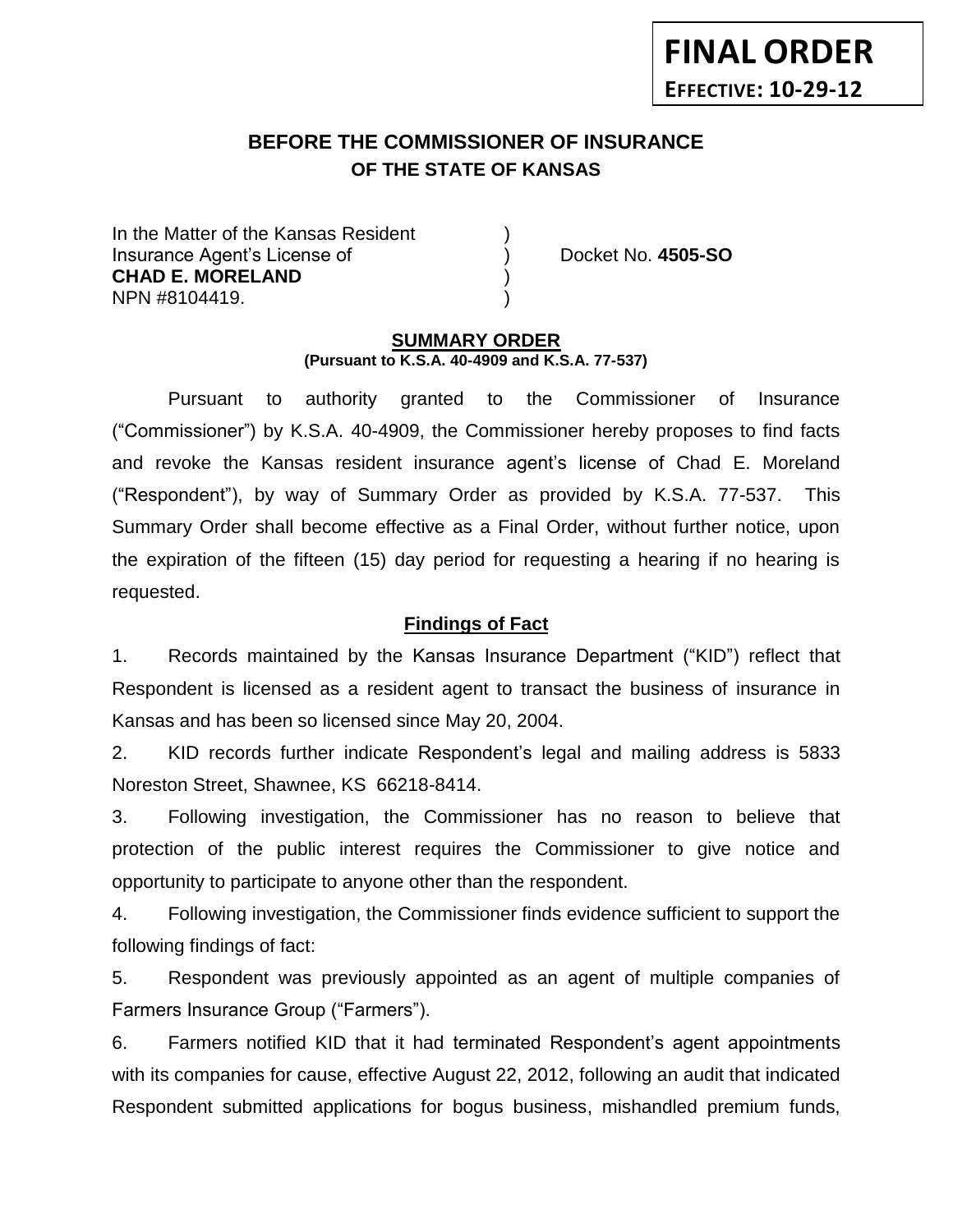and manipulated his account so as to avoid payment of earned premium on his own insurance business.

7. The Farmers audit indicates that Respondent submitted 42 fictitious howmowner policies from 2008 through 2012 with no premium applied, thereby benefiting from short term commission gains until cancellation of the policies, which resulted in commission charge-backs.

8. In addition, the report reflects that Respondent manipulated 23 auto policies for three different cars and five homeowner policies in his personal and household insurance business in order to maintain coverage without paying earned premium of \$2,958 over eight years as an agent for Farmers.

9. By letter dated September 17, 2012, addressed to Respondent at his mailing address of record, counsel for KID summarized the foregoing information and invited Respondent to reply in writing within 15 business days if he disputed the facts.

10. To date, Respondent has not replied, and the letter has not been returned; thus, the facts are deemed undisputed.

### **Applicable Law**

11. K.S.A. 40-4909(a) provides, in relevant part:

"The commissioner may deny, suspend, revoke or refuse renewal of any license issued under this act if the commissioner finds that the applicant or license holder has: . . .

 (4) Improperly withheld, misappropriated or converted any moneys or properties received in the course of doing insurance business. . . .

 (7) Admitted to or been found to have committed any insurance unfair trade practice or fraud in violation of K.S.A. 40-2404 and amendments thereto. . . .

 (8) Used any fraudulent, coercive, or dishonest practice, or demonstrated any incompetence, untrustworthiness or financial irresponsibility in the conduct of business in this state or elsewhere." K.S.A. 2011 Supp. 40-4909(a).

12. K.S.A. 2011 Supp. 40-2404(11) defines the following as an unfair method of

competition and unfair or deceptive act or practice in the business of insurance:

"Making false or fraudulent statements or representations on or relative to an application for an insurance policy, for the purpose of obtaining a fee, commission, money or other benefit from any insurer, agent, broker or individual." K.S.A. 2011 Supp. 40-2404(11).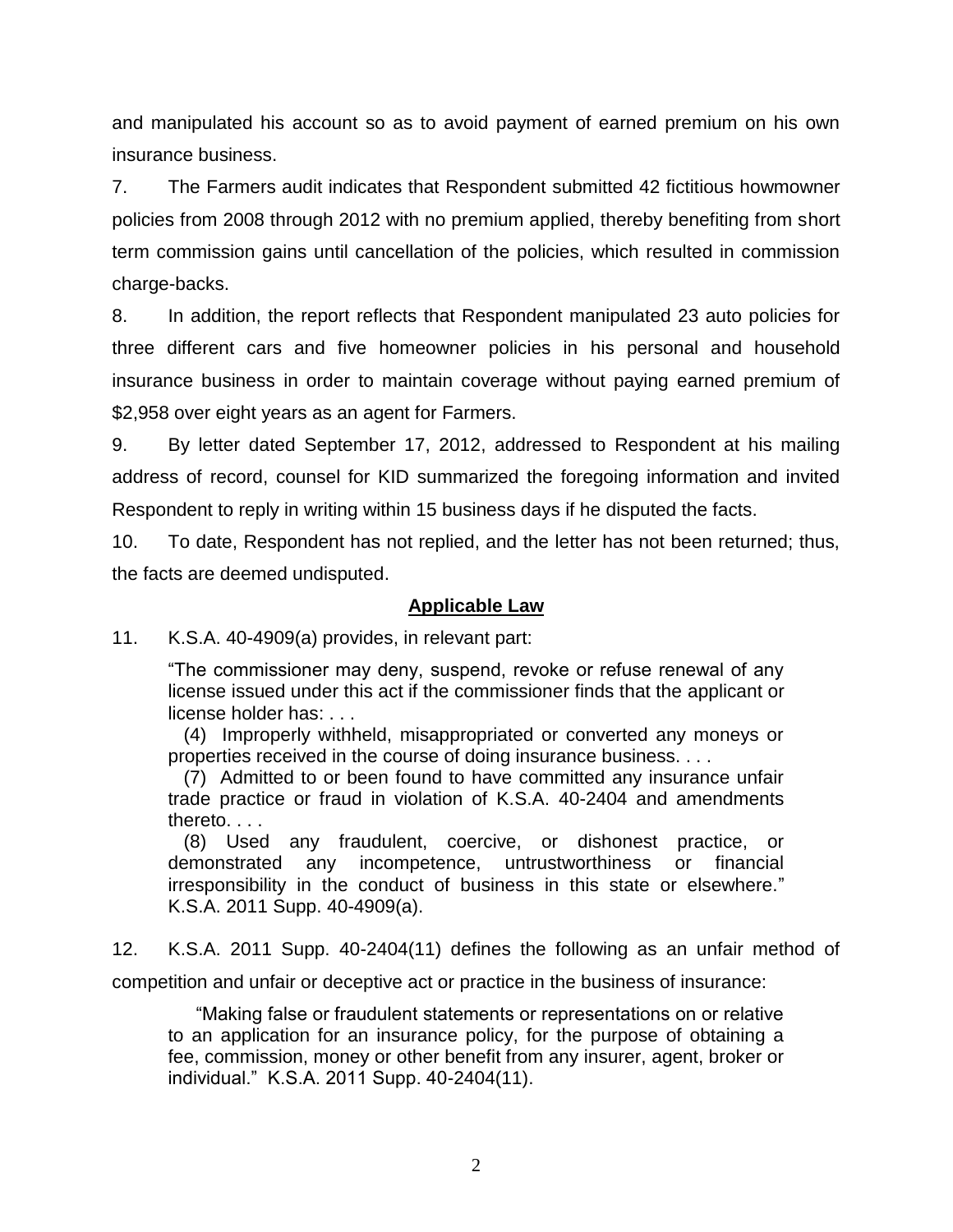13. In addition, the Commissioner may revoke any license issued under the Insurance Agents Licensing Act if the Commissioner finds that the interests of the insurer or the insurable interests of the public are not properly served under such license. K.S.A. 2011 Supp. 40-4909(b).

#### **Conclusions of Law**

14. The Commissioner has jurisdiction over Respondent as well as the subject matter of this proceeding, and such proceeding is held in the public interest.

15. The Commissioner finds that Respondent's agent license may be revoked pursuant to K.S.A. 40-4909(a)(4) because Respondent, through his insurance business, has converted insurance contracts to his own use without paying premium.

16. The Commissioner finds that Respondent's agent license may be revoked pursuant to K.S.A. 40-4909(a)(7) because Respondent has submitted insurance applications that falsely represented that a consumer, whether real or fictitious, was applying in good faith for insurance.

17. The Commissioner finds that Respondent's agent license may be revoked pursuant to K.S.A. 40-4909(a)(8) because Respondent has used a fraudulent, coercive, or dishonest practice in the conduct of business in submitting applications for insurance policies that contained materially false information and manipulating his personal insurance business to obtain a value from the company without payment.

18. Based on the foregoing findings, the Commissioner concludes that sufficient grounds exist for the revocation of Respondent's insurance agent's license pursuant to K.S.A. 40-4909(a).

19. The Commissioner further concludes Respondent's license should be revoked pursuant to K.S.A. 40-4909(b) because such license is not properly serving the interests of the insurer and the insurable interests of the public.

20. Based on the facts and circumstances set forth herein, it appears that the use of summary proceedings in this matter is appropriate, in accordance with the provisions set forth in K.S.A. 77-537(a), in that the use of summary proceedings does not violate any provision of the law, the protection of the public interest does not require the KID to give notice and opportunity to participate to persons other than Respondent, and after

3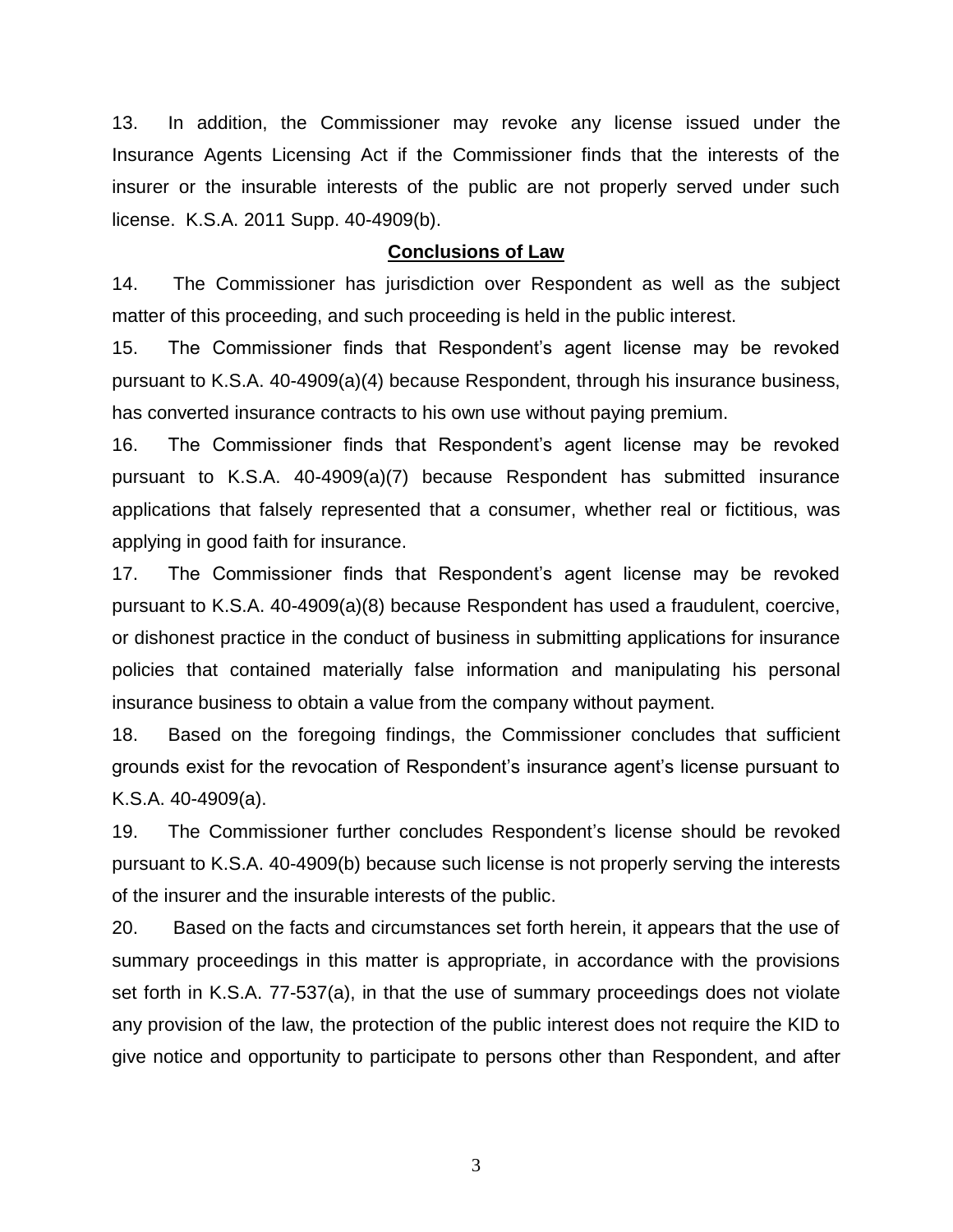investigation, KID believes in good faith that the allegations will be supported to the applicable standard of proof.

21. Before issuing an insurance agent license, the Commissioner must determine that the applicant is qualified and has not committed any act that would be grounds for denial, suspension, or revocation. K.S.A. 40-4905(b). Further, the Commissioner may revoke any license issued under the Insurance Agents Licensing Act if the Commissioner finds that the interests of the insurer or the insurable interests of the public are not properly served under the license. K.S.A. 40-4909(b). Thus, the Commissioner is charged with safeguarding the security and integrity of the insurance business and protecting insurance consumers by licensing, or continuing to license, persons or entities to sell, solicit, or negotiate insurance in the State of Kansas only if their conduct indicates they are both qualified and trustworthy. The following action is both necessary and sufficient to serve that purpose.

## **THE COMMISSIONER OF INSURANCE THEREFORE ORDERS THE FOLLOWING:**

- **1. THAT** the Kansas resident insurance agent's license of **CHAD E. MORELAND** is hereby **REVOKED;**
- **2. THAT CHAD E. MORELAND** shall **CEASE and DESIST** from the sale, solicitation, or negotiation of insurance, directly or indirectly doing any act toward the sale, solicitation, or negotiation of insurance, and/or receiving compensation deriving from the sale, solicitation, or negotiation of insurance conducted on and after the effective date of revocation; AND
- **3. It is further ordered**, pursuant to KSA 77-415(b)(2)(A), that this order is designated by KID as precedent.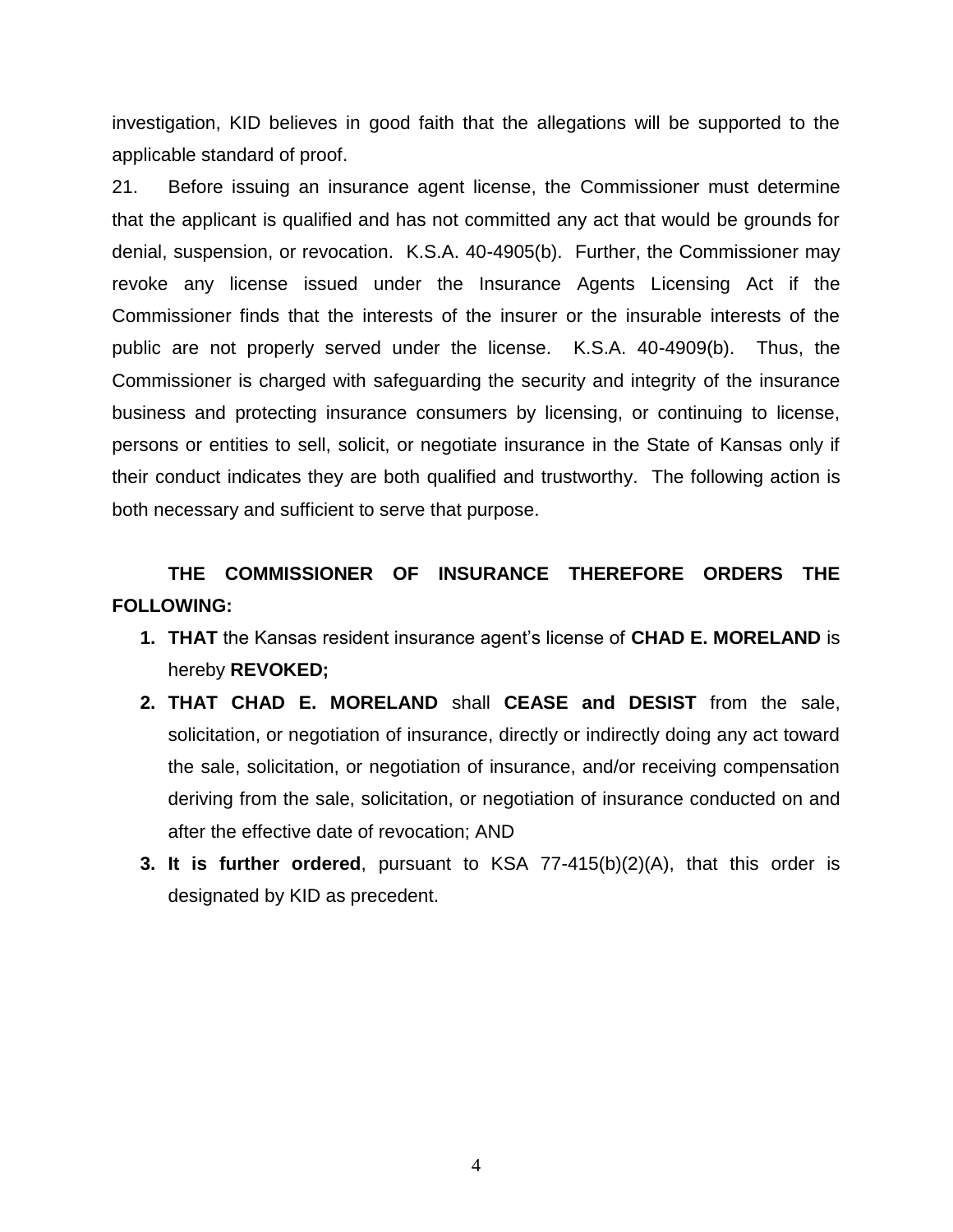## **IT IS SO ORDERED THIS \_\_9th\_\_ DAY OF OCTOBER 2012, IN THE CITY OF TOPEKA, COUNTY OF SHAWNEE, STATE OF KANSAS.**



/s/ Sandy Praeger Sandy Praeger Commissioner of Insurance

BY:

\_/s/ Zachzry; J.C. Anshutz\_\_\_\_\_\_\_\_\_\_\_ Zachary J.C. Anshutz General Counsel

## **NOTICE OF RIGHTS TO HEARING AND REVIEW**

**Within fifteen (15) days of the date of service of this Summary Order, Respondent** may submit a written request for a hearing pursuant to K.S.A. 77-537 and K.S.A. 77-542. Any request for a hearing should be addressed to the following:

Zachary J.C. Anshutz, General Counsel Kansas Insurance Department 420 S.W.  $9<sup>th</sup>$  Street Topeka, Kansas 66612

If a hearing is requested, the Kansas Insurance Department will serve notice of the time and place of the hearing and information on procedures, right of representation, and other rights of parties relating to the conduct of the hearing.

**If a hearing is not requested in the time and manner stated above, this Summary Order shall become effective as a Final Order upon the expiration of time for requesting a hearing.** In the event Respondent files a Petition for Judicial Review, pursuant to K.S.A. 77-613(e), the agency officer to be served on behalf of the Kansas Insurance Department is

Zachary J.C. Anshutz, General Counsel Kansas Insurance Department 420 S.W.  $9<sup>th</sup>$  Street Topeka, Kansas 66612